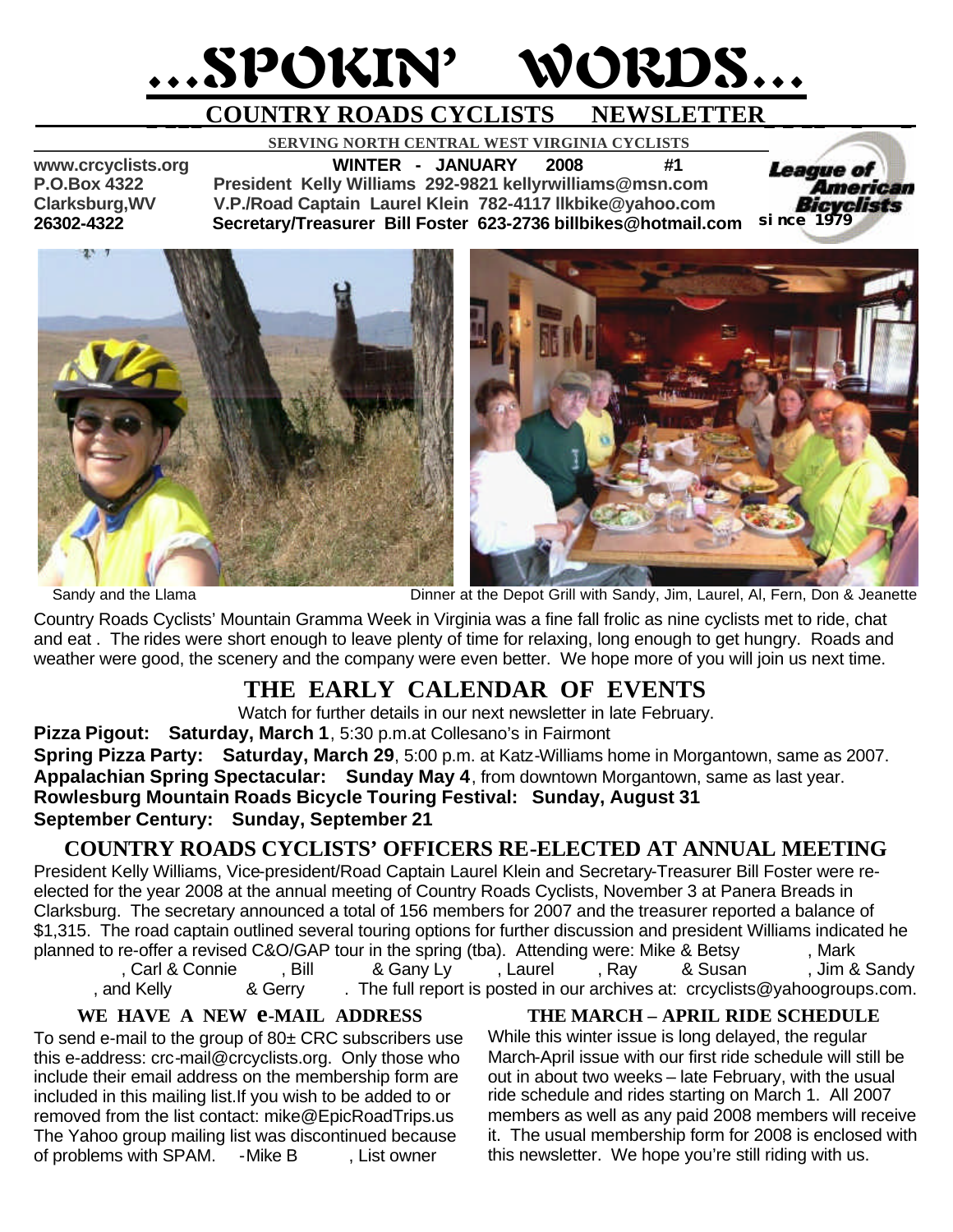## **SPOKIN' WORDS 2008 #1 COUNTRY ROADS CYCLISTS NEWSLETTER page 2**

#### effective cycling

CRC member Frank Gmeindl has been offering the League of American Bicyclists' Effective Cycling, Road I course on three successive Saturdays in Morgantown. "This Saturday, Feb.23, begins another Road I Effective Cycling class. If you want to learn to ride the roads without fear, increase the respect you get from motorists and reduce your chances of crashing, as well as other fun things like bike maintenance, nutrition, how to dress for the weather, and of course, how to climb hills, send me an e-mail or call me at 304-376-0446. For more information, see the file, Road\_I\_description\_ v3.doc in the Files section of the monbikeclub yahoo group. Bring your friends. See who can ride the straightest line while looking back, make the tightest turn at speed or stop in the shortest distance." Frank

#### kim's bench

A bench and plaque commemorating Kim Dickerson have been located in a pleasant grassy area along the Caperton rail-trail just north of the bridge over Deckers Creek in Morgantown. Check it out.

## country roads cyclists jerseys

There was insufficient interest in getting more Club jerseys to pursue another order at this time. Let a Club officer know if you would be interested in one at some time in the future when the demand is greater.

## morgantown friend of bicycling

Dan was presented the 2007 Morgantown Friend of Bicycling Award in a ceremony at the Black Bear on December 13. A few MBC e-mail excerpts help indicate Dan's value to the cycling scene in our area.

12-15-07 My travels this morning took me through Sabraton, and I was thrilled to see the efforts to get a guardrail (along route 7 above the Deckers Creek Railtrail) from the beer distributor to the Dominion Post building paid off. I talked to the DOH and the Dominion Post, who ran an article after there were 2 cases of vehicles crashing down the bank onto the trail. The DOH said they would do a study, but I had kinda lost hope. It was great to (find) it being built today. Dan

all winter MonBikeClub Weekly reminder from Dan Sunday mtb rides leave from the Ridgeview business park off Bakers Ridge Road near the Pt. Marion/119 North road. Meet at 12:45 for a 1PM start. This is a no drop/fun ride: all ages and abilities welcome. Rides usually last 1.5-2.5 hours, but shorter and longer options are possible. We're usually not far from the cars. Directions: From Suncrest area take Van Voorhis road to the top of the second hill, go right on Bakers Ridge road about 4 miles, to the business park on the right. Park near the WVU research building. It is exposed,

windy and quite cold where we meet, and people grump when we wait, so the ride will leave at 1 PM sharp.

1-13-08 We had a near record 15 bikes today with a bonus feature I'll reveal later. After about 2 hours we somehow ventured into some bulldozer tracks, which led us to a mud abyss of dismal proportions. The good news was it led to LADIES MUD WRESTLING as they fell into each other. That was enough excitement for me and I headed home to take an Alka Seltzer. Most of the rest went on to try the new grouse trail on which Mark R. and I have been working.

## Dan's warm winter riding tips

After 14 years of winter riding, I have some suggestions for keeping warm. Most people have trouble with their feet, so I'll start there. Winter shoes-Lake, Sidi, Gaerne, and Answer, among others, make winter boots. These can be an elegant solution if you have narrow to normal width feet and they fit you. Either shoes or boots must fit loosely. Packing socks in a snug shoe guarantees cold feet. So, If your summer shoes fit OK, not snugly, I suggest you buy winter shoes or boots one full size larger. If your summer shoes fit snugly, buy winter shoes 1½ sizes larger. I use shoes one size larger, allowing for a pair of liner socks, a pair of wool socks, and a pair of Gore-tex oversocks inside the shoe. This is good for me down to 25ºF on the mtb. For those with truly cold feet, you can use a bootie on the outside of your shoe for the ultimate warm feet. Also, you can use chemical packs inside the shoe. Note that the foot version is different than the hand version.

Hands are my weakness and therefore my specialty. Four-finger gloves, once again must be loose fitting so they don't constrict circulation. This allows room for a pair of liner gloves. For extreme conditions, I use a Gore-tex "overglove" that is 4 fingers and goes over the others. That's why I don't suggest lobster type gloves overgloves don't work with them. My overgloves are made by Outdoor Research.

My head/ears are the easiest to keep warm, and a balaclava does well.

For the core/torso, I prefer bib shorts, then bib tights, a long sleeve undershirt, followed by a short or long sleeve jersey, then a lightweight jacket. I prefer 3 to 5 thin layers to a heavy, rainproof outer jacket, as lightweight layers can be removed/stored easily to correct for overdressing.

The riding you do impacts the cold sensation also. Mountain biking is the warmest - low speeds, and trees block the wind. Next is a cross/touring bike with way fat/slow tires, riding gravel back roads and keeping your speed down. Road biking with skinny tires and fast descents gives the hardest cold to block.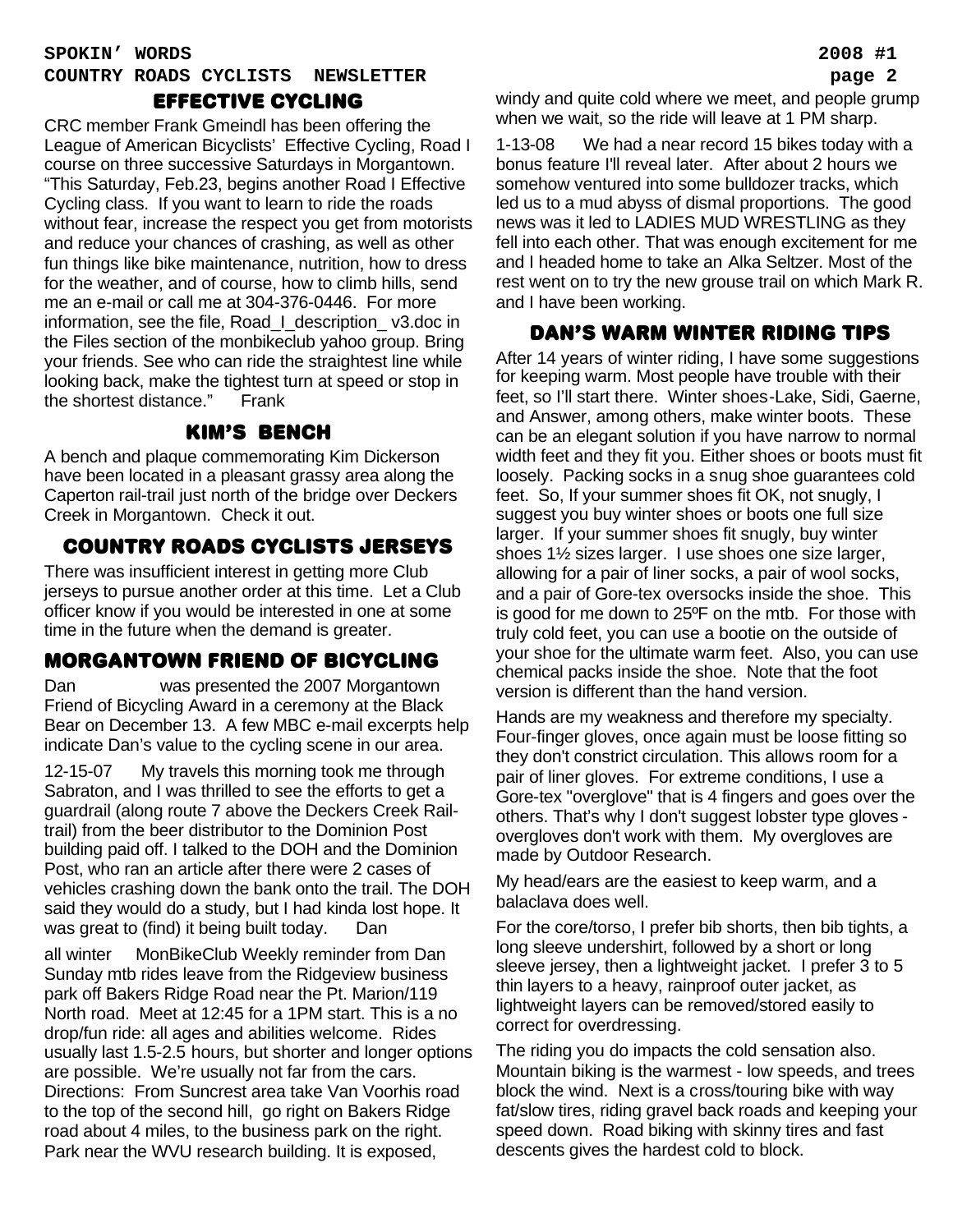#### reports

#### **PROSPERITY CENTURY August 19 Morgantown**

Eleven MBC cyclists did all or most of this CRC ride from the Morgantown Courthouse at 8:00 a.m., led by Jack Barker. CRC members included Jack, Dan Frank I and Kelly The road to Prosperity (Pa.) was newly paved (18) and in spite of a shower, a good time was had by all. One of the returning groups had to share the road with a lot of bull (about 3,000# according to Frank, who said, "I've done this delightful ride a few times now and I think today's was the best. We got sprinkled on a little but the temperature was comfortable, the scenery was lush and the pace was laid back and conducive to socializing." **and the rest of the story:**

**Jack's Solstice Century,** an informal MBC rerun organized by Jack brought out seven (5 CRC members) on December 21 (a Friday)

**MOUNTAIN ROADS BICYCLE TOURING FESTIVAL September 2, Rowlesburg** The weather was better, but the mountains were just the same as 27 cyclists came for the congenial riding and the Rowlesburg Festival. Club members included: Don & Jeanette

| , Don                                                           |                 | , Carl & Connie | , Terry |
|-----------------------------------------------------------------|-----------------|-----------------|---------|
| , Frank                                                         |                 | , Butch         | , Kathy |
| & Bruce                                                         | , Laurel        | , Greg          | , Gregg |
|                                                                 | , Marilyn       | , Dave          | , Dave  |
|                                                                 | , James & Sandy | , with Bill     | doing   |
| the sag/snack stop. Tim Weaver says 2008 will be                |                 |                 |         |
| Rowlesburg's 150 <sup>th</sup> anniversary, so he'd like to see |                 |                 |         |
| everyone come for a bigger party.                               |                 |                 |         |

 **WEST VIRGINIA STATE ROAD RACE September 2** The same day as we had our Rowlesburg event, USCF racers came to nearby Kasson (near Philippi) for their state road racing championships. Here are a few of the 64 times and finishing places for the 56 mile route:

|             | on annou and mnormig placed for and do mmo roal |         |
|-------------|-------------------------------------------------|---------|
|             | 1 <sup>st</sup> cat.2 Gunnar Shogren            | 2:23:31 |
|             | 1 <sup>st</sup> cat.3 Jesse Stevens             | 2:23:34 |
|             | $2^{nd}$ cat.2 Geffrey Moy                      | 2:26:22 |
| $1st$ cat.4 | Duncan Oliver                                   | 2:32:54 |
|             | 2 <sup>nd</sup> cat.4 Robert Loehr              | 2:35:10 |
|             | 3 <sup>rd</sup> cat.4 Morgan Miller             | 2:35:12 |
|             | 1 <sup>st</sup> mast. Jon Boggs                 | 2:39:31 |
|             | 1 <sup>st</sup> cat.2w Elizabeth Shogren        | 2:39:37 |
|             | 1 <sup>st</sup> cat.4w Rebecca Matthews         | 2:39:41 |
|             | 1 <sup>st</sup> cat.5 Thomas Wood               | 2:43:52 |
|             | 1 <sup>st</sup> cat.3w Vickie Kostic            | 3:07:13 |
|             |                                                 |         |

#### **Country Roads Cyclists' SEPTEMBER CENTURY**

Twenty five cyclists, including 18 members and 7 guests, enjoyed warm, blue skies and quiet back roads on Country Roads Cyclists' September Century ride from Salem to New Martinsville and back Sunday,

September 23,. A snack stop was set up both ways at Shirley, too late to catch the fast groups, where Gatorade and water proved popular and cheese and cantaloupe quickly vanished. Barista's offered a variety of brunch items, including breakfast burritos, omelets and pancakes in New Martinsville. Barista's owner, John and a friend rode out to the junction of WV 18 and 180 to ride back with a few of our group before hosting us at his restaurant. Bill Foster drove sag and set up the snack stop.

We had ten cyclists from Monongalia County, eight from Harrison County, three from Marion County and two from Preston County, including Adam Freston, Jack

|                                                          | , Kean    | , Mark                                   | , Randy                      |       |
|----------------------------------------------------------|-----------|------------------------------------------|------------------------------|-------|
| Don                                                      |           | , Ginger Delawder, Terry Feathers, Butch |                              |       |
|                                                          | , Donald  | , Laurel                                 | , Mike                       | , Rob |
|                                                          | , Marilyn | , Dave                                   | , Ken                        |       |
|                                                          | , Donna   | , Charlie                                | , Mike                       |       |
| Kaye                                                     | , Todd    | , Bob                                    | , Kelly                      |       |
|                                                          | , John    |                                          | and Tim . Congratulations to |       |
| Ginger and Kaye, who rode like vets on their first 100   |           |                                          |                              |       |
| mile day. New members Mike and Kaye<br>from              |           |                                          |                              |       |
| Newerk, Ohio agreed that this century, while in very     |           |                                          |                              |       |
| different terrain from their home area, was surprisingly |           |                                          |                              |       |

**In an editorial** in the Clarksburg Exponent-Telegram on January 10, Matt Harvey suggested that rail trails are "A Bad Idea," while conceding that "The trails are popular in a few places. Morgantown seems to be a place where they<sup>1</sup>ve worked." His conclusion? "In the whole, rails to trails have been a pretty bad deal for government." (ED. COMMENT: Harrison County has had great difficulty trying to develop rail-trails, but his conclusion was too sweeping for the limited examples and misleading arguments he presented.)

easy and very enjoyable.

#### officers met

Club officers conduct most of our business except for actions taken at our annual fall business meeting. Members are invited to submit ideas and proposals to any officer for consideration at our next meeting. Club officers meet about monthly to review correspondence, membership and financial data, activities past and planned, and other items of interest or obligation.

At our January 18 Clarksburg meeting the secretary/ treasurer reported 156 paid members in 2007 and a balance of \$1,337.02. Dates were determined for several special events. It was agreed to strengthen support for the Effective Cycling program offered by Frank Gmeindl. Complete minutes are filed in our archives at: groups.yahoo.com/sports/group/ CRCyclists. You may go to Yahoo groups and use your own I.D. and password or "crcycler" and "archives".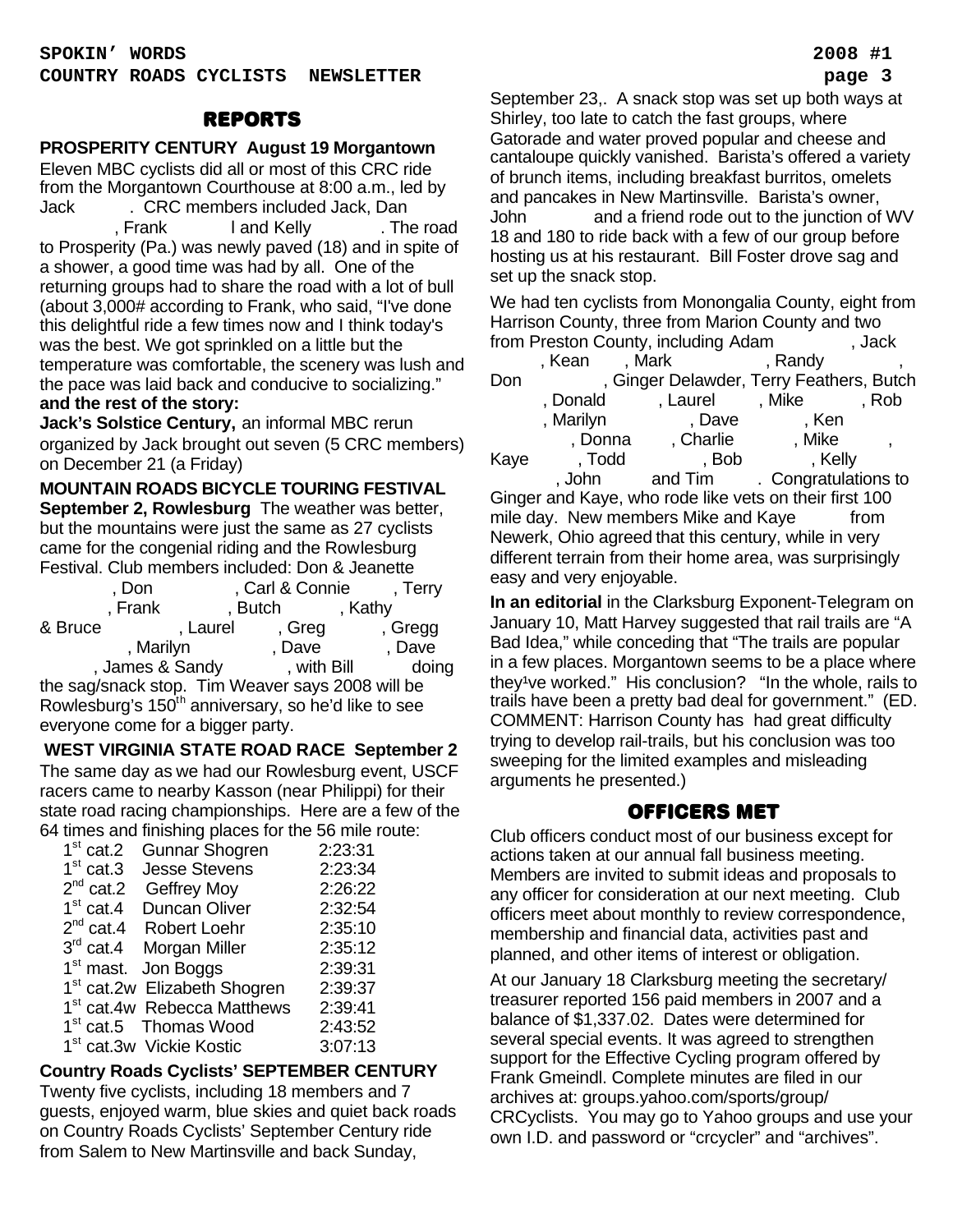## wild monongahela act introduced in congress

On January 23<sup>rd</sup>, members of West Virginia's Congressional delegation introduced the first piece of legislation to protect wilderness in the state in nearly 25 years, cosponsored by all three W.Va. representatives and both senators, at the urging of the West Virginia Wilderness Coalition. Since wilderness designation bans all bicycling use, their website, wvwild.org claims they consulted and compromised with the West Virginia mountain biking community, but indications are that this effort fell apart. At the same time as they made the announcement above, they made a plea for expansion of areas covered by the bill, and the next day the following e-mail was issued:

#### **WV Wilderness Bill Takes Bicycle Advocates by Surprise**

January 24, 2008 From: "appalachianclassic " <appalachianclassic@ yahoo.com>

The West Virginia Wilderness Bill that is slated to be introduced to both houses of the U.S. Congress next week was written without the knowledge or cooperation of the West Virginia Mountain Bike Association (WVMBA) or the International Mountain Bicycle Association (IMBA). The Senate and the House versions have both been written with identical language to put them on the fast track to passage by Congress.

 If this bill passes it would close down over 50 miles of high quality backcountry trails to bicycles in the Monongahela National Forest and end special events like the Highland Sky 40 mile running race and the Odyssey Adrenaline Fix adventure race. All of these activities are important to tourism based economies in West Virginia counties like Tucker, Randolph and Pocahontas.

 "All of the offices of the West Virginia delegation, both Senators and the three House members, had assured WVMBA and IMBA representatives that we would be 'at the table' when the specifics of boundaries and designations were negotiated and this did not happen", said WVMBA vice-president Matt Marcus.

 "The Ridge and Valley Wilderness Act in Virginia was worked out in advance by mountain bike and Wilderness advocates and now enjoys a broad base of support by a variety of users. We have been using this as a model of what can happen when we have talked to the WV delegation but they apparently haven't heard that message yet."

WVMBA and IMBA did not receive the Wilderness maps until January 11th, 2008 while Wilderness advocates had knowledge of the designated areas as early as October or November, 2007. Bicycle advocates found out about the Wilderness Bill from a Charleston Gazette article dated January 20, 2008.

 "We have visited all of the WV members of Congress every year for the last five years and have been willing to come to the table with Wilderness advocates to compromise but the WV Wilderness Coalition formulated their position in February, 2003 and have not been willing to compromise one word since they introduced it," said Marcus.

"The WV Wilderness Coalition has used deliberately misleading information and spin to convey the message that they have reached a compromise with the mountain bike community, but all we ever got was an ultimatum. People who are concerned about bicycling or special events in Dolly Sods North, Roaring Plains West and the Cranberry Expansion need to contact the WV members of Congress immediately. Thanks for your support!"

The following announcement has been posted on the homepage of WamsleyCycles.com,

a former sponsor of the development of wilderness expansion legislation:

"It has come to our attention that a bill has been introduced in the US house and senate relating to the use of WV wilderness areas. Neither IMBA or WVMBA were contacted prior to the writing of this bill and supposedly several riding areas are in jeopardy of being closed. We do not endorse this bill and no longer endorse any political agenda. We do encourage our customers to voice their opinions to our WV representatives below:" (see website)

The wvwild.org site includes extensive mapping and discussion of proposed areas and the introduced bill. WVmba.org will probably offer another viewpoint. Stay tuned.

## best rail-trails in the southeast

were chosen by "Blue Ridge Outdoors" including: 1. Greenbrier River Trail (W.Va.), 2. W & OD (Va.), 3.Silver Comet (Ga.), 4.Virginia Creeper (Va.) 5.Caperton/Gaston Creek (sic) Trails (W.Va., 6.New River Trail (Va.) and 7.Blackwater River Trail (W.Va.)

## the 2008 state trails conference

will be held March 18-20 in Oak Hill, presented by West Virginia State Trail Coordinator, William C. Robinson. Attendance is free but reservations are required Rail-trails will be the featured topic this year. For further information, contact him at wrobinson@dot.state.wv.us.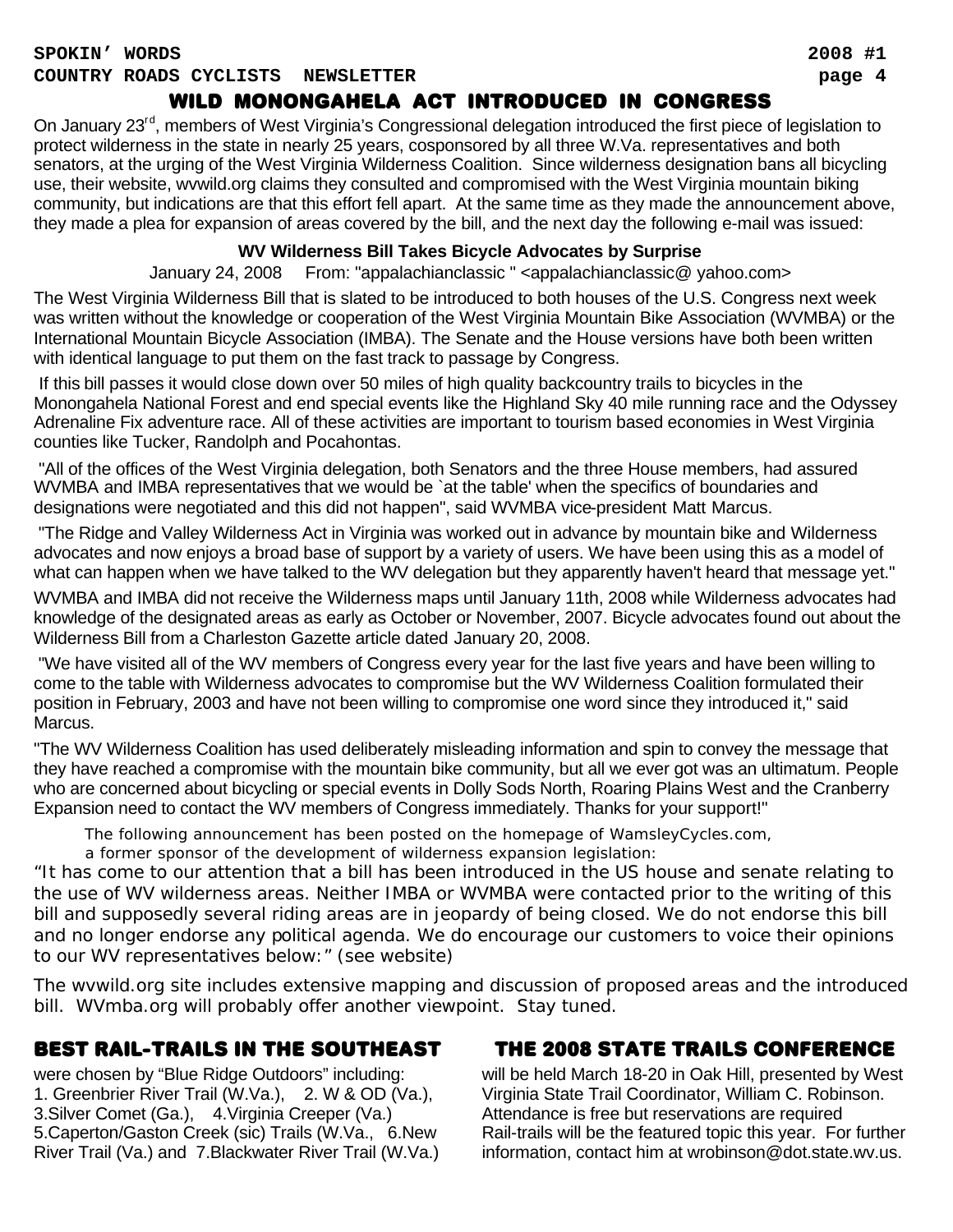## local bike route maps on the net

CRC member Dave signed up with Bicycling magazine online last summer as one of 100 cyclists nationwide to ride, photograph and document a series of 20 "best" routes. They provided him with a GPS equipped cell phone which documents the route, mileage, climbing, and speed. He then submits this and some photographs and descriptions for the route. So far he has submitted 13 rides, so far mostly hidden away at www.bicycling.com "blogs." Our Stonewall Jackson Lake loop was featured in a group of August favorites when they posted "state and national parks," sharing top billing with Glacier and Yosemite National Parks. The Highland Scenic Highway was one of ten featured fall foliage rides in October. Our fall Salem to New Martinsville century is listed as a "mid-Ohio valley century," and a Club Jacksons Mill loop is also posted. One of his other favorites is a tough loop in the upper Potomac valleys from Yokum's store in Seneca Rocks. He has also submitted our Rowlesburg Festival ride and the nearby loop of the 2007 state road race, both having serious sustained climbing. Upon completion of the program next July, Dave will be able to keep the equipment they provided. We get to share his reports.

You may access all of the rides through www.bicycling.allsportgps.com/Data/MapSearch.aspx then click on the map at West Virginia to bring up markers locating these and a few others, or go directly to any of them through **www.bicycling.allsportgps.com/Data/ActivityDisplay.aspx?tripid=** followed by one of these numbers:

|                                                                                                | 29486 Stonewall Jackson State Park ride                                       | 32.27 mile loop from the dam. (Club ride)                |  |
|------------------------------------------------------------------------------------------------|-------------------------------------------------------------------------------|----------------------------------------------------------|--|
|                                                                                                | 72258 Cheat Mountain Race Course                                              | 73.32 mile loop from Huttonsville through Cass           |  |
|                                                                                                | 81183 Clarksburg, WV Jacksons Mill Loop                                       | 57.65 mile loop from US 50 Marshville exit (Club ride)   |  |
|                                                                                                | 86584 Mountain Momma Road Bike Challenge                                      | 98.30 mile loop from Monterey, VA                        |  |
|                                                                                                | 87442 Mountain State Fall Road Classic route                                  | 53.20 mile loop from Kasson -2007 state road race        |  |
|                                                                                                | 87464 Clarksburg Escape (Brushy Fork)                                         | 30.54 miles out and back from Anmoore or Deegan Lake     |  |
|                                                                                                | 95247 Rowlesburg Cycling Festival                                             | 76.78 mile loop from Rowlesburg (Club Event)             |  |
|                                                                                                | 98940 Cass State Park                                                         | 8.88 miles, 3871' of climbing to Snowshoe, the hard way  |  |
|                                                                                                | 98941 Snowshoe Hill climb                                                     | 6.09 mile climb to Snowshoe the main entrance            |  |
|                                                                                                | 102281 Seneca Rocks, West Virginia                                            | 29.03 mile loop, a tough route south                     |  |
|                                                                                                | 109335 Salem, W.Va.- Mid-Ohio Valley Century                                  | 99.89 miles to New Martinsville and back (Club ride)     |  |
|                                                                                                | 110514 Jane Lew W.Va.- Hackers Creek Valley                                   | 47.74 mile loop with Buckhannon Mt.                      |  |
|                                                                                                | 110900 Slatyfork - Highland Scenic Highway                                    | 47.31 miles to Cranberry Glades visitors center and back |  |
|                                                                                                | Here are a few in our area by others which might be of interest: (no photos)  |                                                          |  |
|                                                                                                | 96447 Spruce Knob                                                             | 11.63 mile 3219' climb to the top by iuk1985             |  |
|                                                                                                | 110184 Road Biking from Deep Creek Lake                                       | 56.32 mile loop east thru Westernport, MD by rudy2wheels |  |
|                                                                                                | 114629 Road Biking from Morgantown                                            | 44.96 mile loop thru Mt.Morris & Opakiska by rudy2wheels |  |
|                                                                                                | 120680 WVU 2008 Road (Race) course                                            | 29.63 mile loop in Pennsylvania near Morgantown by ickus |  |
|                                                                                                | Several other web sites have mapping opportunities which include area routes. |                                                          |  |
| Easiest to access is www.wvbike.org (linked from crcyclists.org) which features the following: |                                                                               |                                                          |  |
| Blackwater Canyon Circle Loop, Canaan Loop road ride, Cass W.Va. - Bald Knob - Snowshoe Loop,  |                                                                               |                                                          |  |

Greenbrier River Trail, and West Fork Trail.

| mapmyride.com/route/united-states/wv/morgantown offers 37 routes for that area, including:               |                           |
|----------------------------------------------------------------------------------------------------------|---------------------------|
| Hill Route 1 offering a figure eight up in Pa. from Mt. Morris through Kirby for 66.56 miles by rudycat2 |                           |
| Morgantown - Jumonville (east of Uniontown, Pa.)                                                         | 87.46 mile loop by chiron |
| Mud Pike / Ohiopyle (skims past edge of the park)                                                        | 49.74 mile loop by chiron |
| Cheat Canyon Ride (rather rugged) from Cheat Lake exit I-68 for a                                        | 30.56 mile loop by davesp |
| Their system makes it more difficult to find other rides around the state.                               |                           |
| bikely.com offers a few, including Motown to Connellsville in                                            | 51.1 km by nickhein       |

and CRC Ice Cream Ride (Marshville Exit US 50 to West Milford and back) 37.4 miles by TrekDen